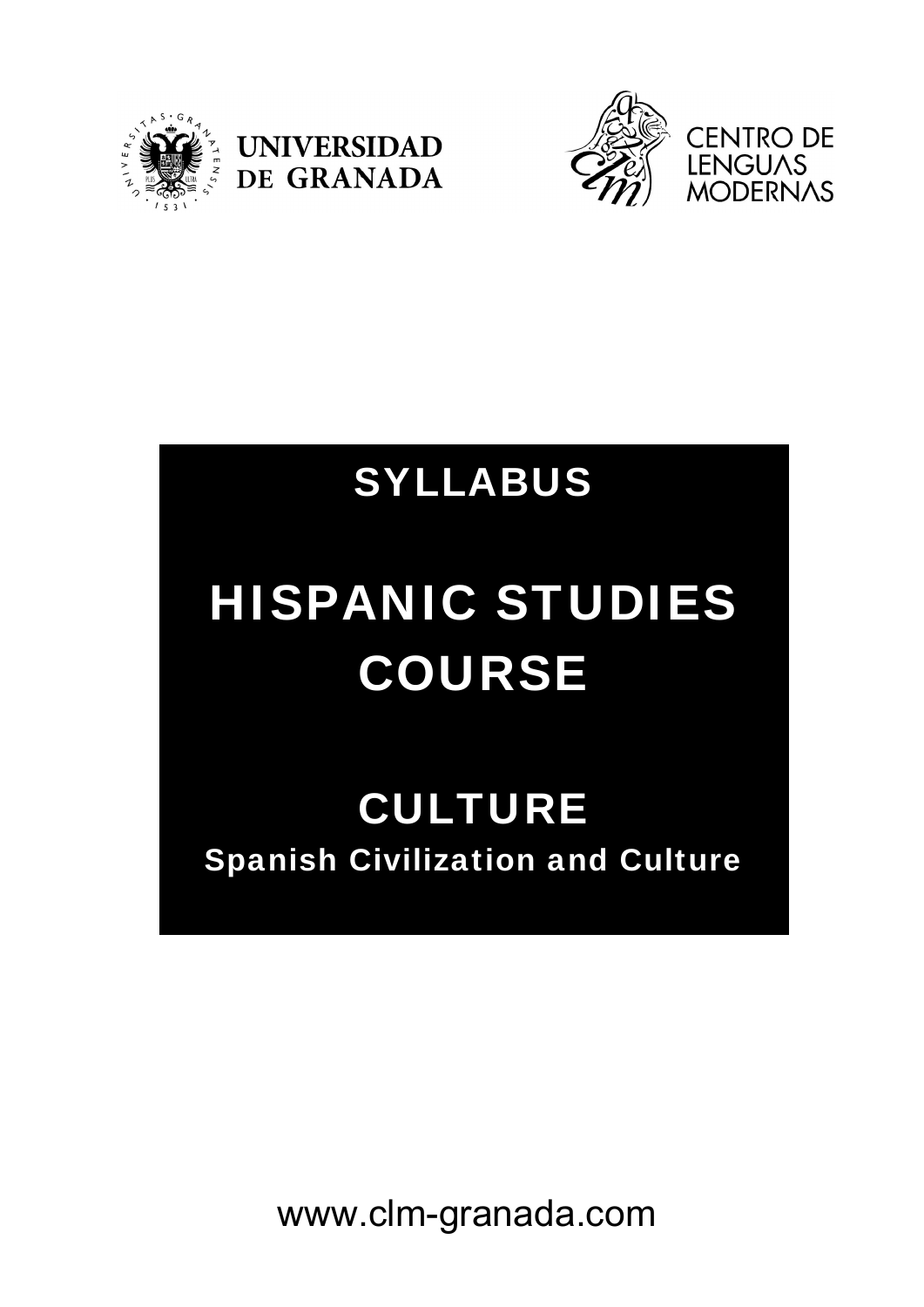#### **SPANISH CIVILIZATION AND CULTURE**

#### **General description**

 The syllabus of this course has been programmed from an anthropological global perspective, so that the students will be able to gain an overall view of Spanish culture, of the Spanish way of life, throughout history and in the present-day, and in its diverse manifestations. The aims are to initiate and educate the students in those topic fields which are not found in the other fundamental disciplines which make up the Hispanic Studies course, taking care to avoid any duplication.

 It would be impossible, given the time, to deal with all the topics of Spanish culture and civilisation, so the aim is to give the students an overall view which may be broadened in some specific topics which are those which are proposed in a realistic way to be dealt with in class.

#### **Content**

- 1. *Introduction to Spanish culture:* Definition of the concept of culture from a Social Anthropological perspective. Elements and fields of a human group's culture. Universality and and peculiarities of a culture. Spain: mosaic of cultures. Historical-geographical conditioners of the Spanish idiosyncrasy. Different theoretical perspectives on the Topic of the Spanish: Pedro Laín Entralgo and the polemic de Américo Castro and Claudio Sánchez Albornoz.
- 2. *Society and politics in contemporary democratic Spain:* the conflicts of the Civil War and the "two Spains". Franco's era and the transition to democracy. Towards a culture of co-existance and tolerance in modern Spain. The different administrations of present-day Spain: Central State, Autonomous Government, Provincial Town Councils and Town Halls.
- 3. *Cultural manifestations in the different autonomous regions:* The problem of cultural identity of the regions of Spain after Franco's regime with the restoration of democracy: between cultural unity and diversity. Spain as plural State of the autonomous regions. The recuperation of regional identities. Intensive study of the case of cultural identity of the Andalusians.
- 4. *Catholicism in the configuration of the Spanish identity:* Historical perspective of the implantation of Catholicism in Spain. The presence of the Islam during seven centuries. Church and State in Franco's regime: the national-Catholicism. Church and democratic era. Popular Catholicism in its diverse manifestations: Easter, Pilgrimages, Fiesta of Corpus Christi, Patron Saint Fiestas patronales and other fiestas.
- 5. *The popular fiesta in present-day Spain:* Anthropological theory of the fiesta: relations between the fiesta and social structure, economy, play-symbolic behaviour, the processes of identity of the groups, daily life and power. Contributions to the study of fiestas in Spain from the anthropologist D. Julio Caro Baroja: the annual festival cycle. The renovation of fiestas in present-day Spain. Analysis of some of the most relevant fiestas: Easter, Carnavals, the Fallas in Valencia, Sanfermines in Pamplona (the running of the bulls), Moors and Christians, the Pilgrimage of the Rocío.
- 6. *The gypsies in Spain:* Historical data about their implantation and distribution. Their economic, cultural and social life-style. Contributions from the gypsies to Spanish culture. Social problems of the gypsies: integration, exclusion and change. Gypsy ethnic group conflicts. Other ethnic minority groups in Spain.
- 7. *Flamenco as manifestation of the Spanish culture:* origin, development, modalities and characteristics of this cultural manifestation. Diversity and unity in flamenco expression. Singing, guitar and dance in the flamenco fiesta. Gypsies and flamenco. Transformations and racial mix in present-day flamenco.
- 8. *Bull-fighting in Spanish culture:* the bull-fighting celebration as a national fiesta and as a rite. Symbolic continuity and renovation of an ancestral tradition. Language and technique of bullfighting. Bull-fighting and Spanish social structure. The influence of bullfighting in literary production, in art, in cinema and in music.
- 9. *Debate on Spanish culture in the new millennium:* The most urgent problems of democratic Spain, once the transition was overcome. Stereotypes, clichés and renovation of Spanish culture in the present-day. Key questions for a debate about what is traditional and what is reformist.